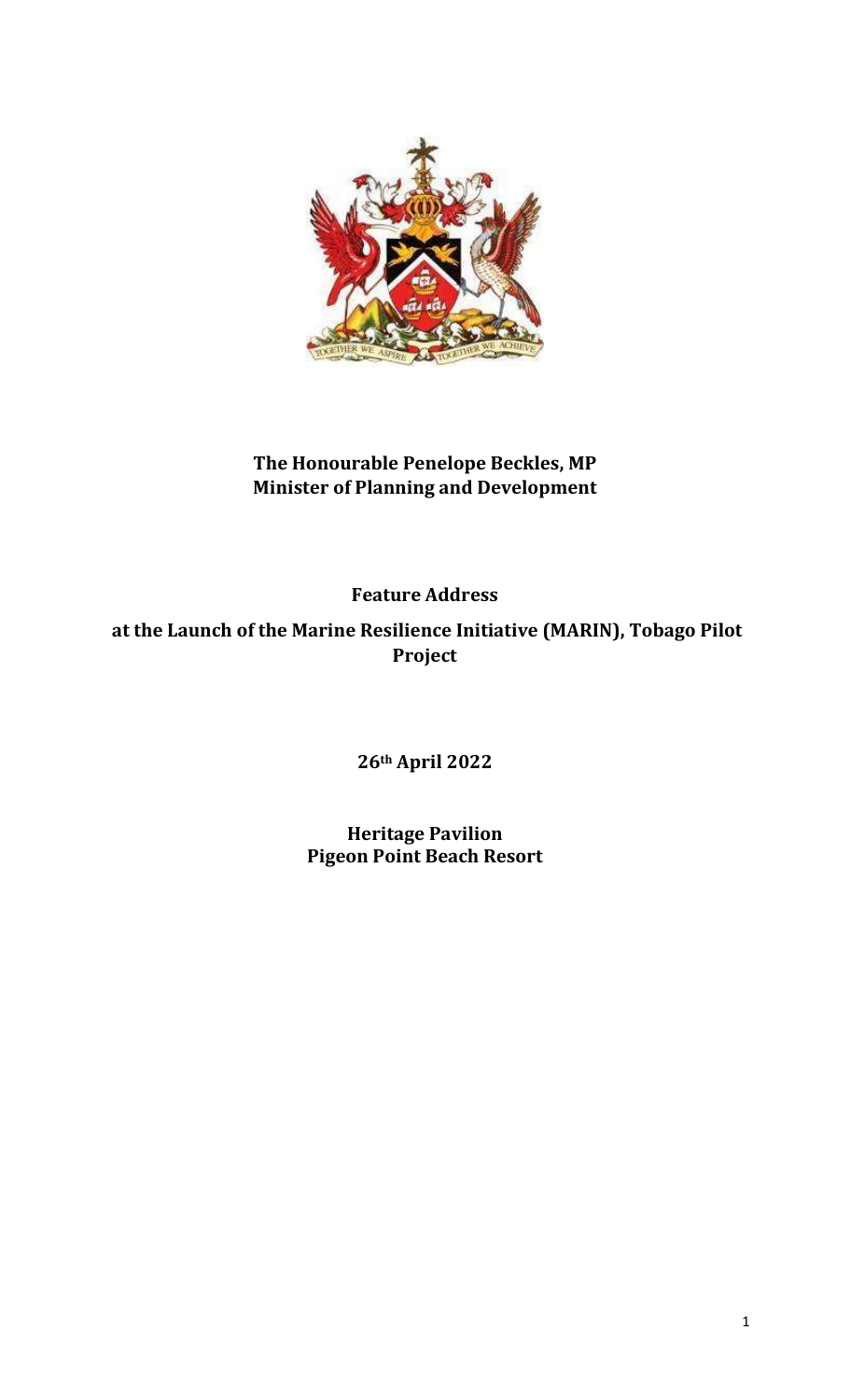The Honourable Farley (Chavez) Augustine, Chief Secretary of the Tobago House of Assembly and Secretary of Finance, Trade and the Economy;

Ms. Joanne Deoraj, Permanent Secretary, Ministry of Planning and Development;

Secretary and Assistant Secretary for the Division of Food Security, Natural Resources, the Environment and Sustainability

Mr. Hayden Alexander, Chairman of the Board of Governors of the Institute of Marine Affairs and other Governors of the Board;

Ms. Claire Fitzpatrick, Regional President of British Petroleum Trinidad and Tobago; and management and staff of bpTT

Dr Rahanna Juman, Director (Acting), management and staff of the Institute of Marine Affairs;

Specially invited guests and stakeholders

Those joining us virtually,

Members of the media;

Ladies and Gentlemen;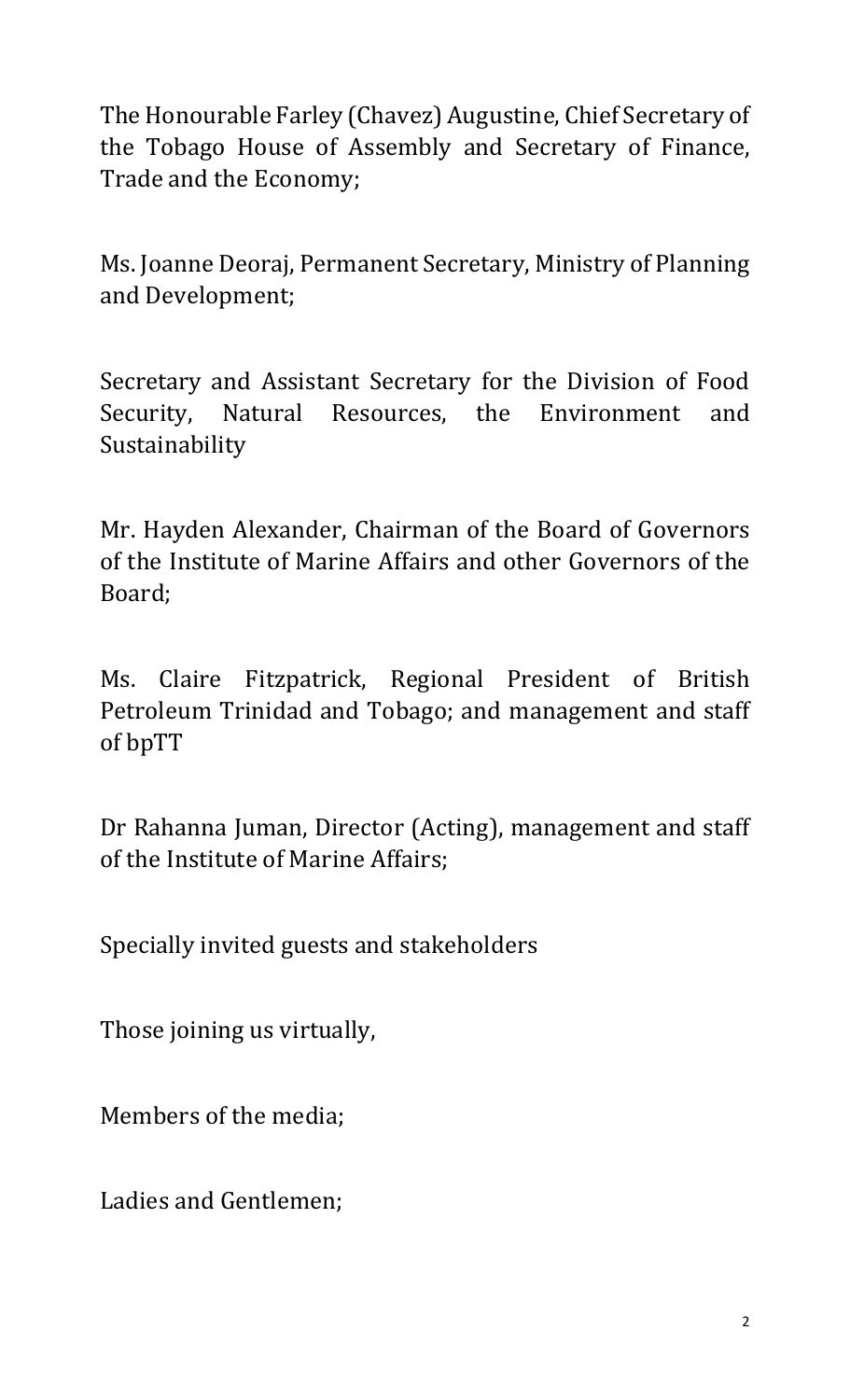## Good morning!

I am truly delighted to deliver the feature address today at the launch of the **Marine Resilience Initiative** or **MARIN** Tobago; a pilot study to evaluate the effectiveness of certain restoration methodologies for coral reef and seagrass beds on the island. Indeed, so much more is happening beyond the aesthetics of the sand upon which we stand, the surrounding lush foliage and swaying coconut trees, and the picturesque shores of the Pigeon Point Beach with its backdrop of aquamarine waters. Underneath that cover of beauty, nature is giving its all to maintain and preserve both the quality of life we live and our livelihoods. I was therefore heartened to learn of the collaboration between the nation's foremost marine environmental research organisation, the Institute of Marine Affairs (IMA) and leading global multi-national corporation in the energy business, expressed locally as bpTT. This study is a noteworthy milestone in our nation's quest to place the environment and its welfare at the centre of our sustainable development goals. It's evidence of the nation's commitment to the pursuit of synergy between growth and development and the health of the natural environment.

 Unfortunately, this synergy I speak about did not always exist. Some amongst us may have held the view that our coral reefs and seagrass beds are infinite and perhaps indestructible. While others may have been of the view that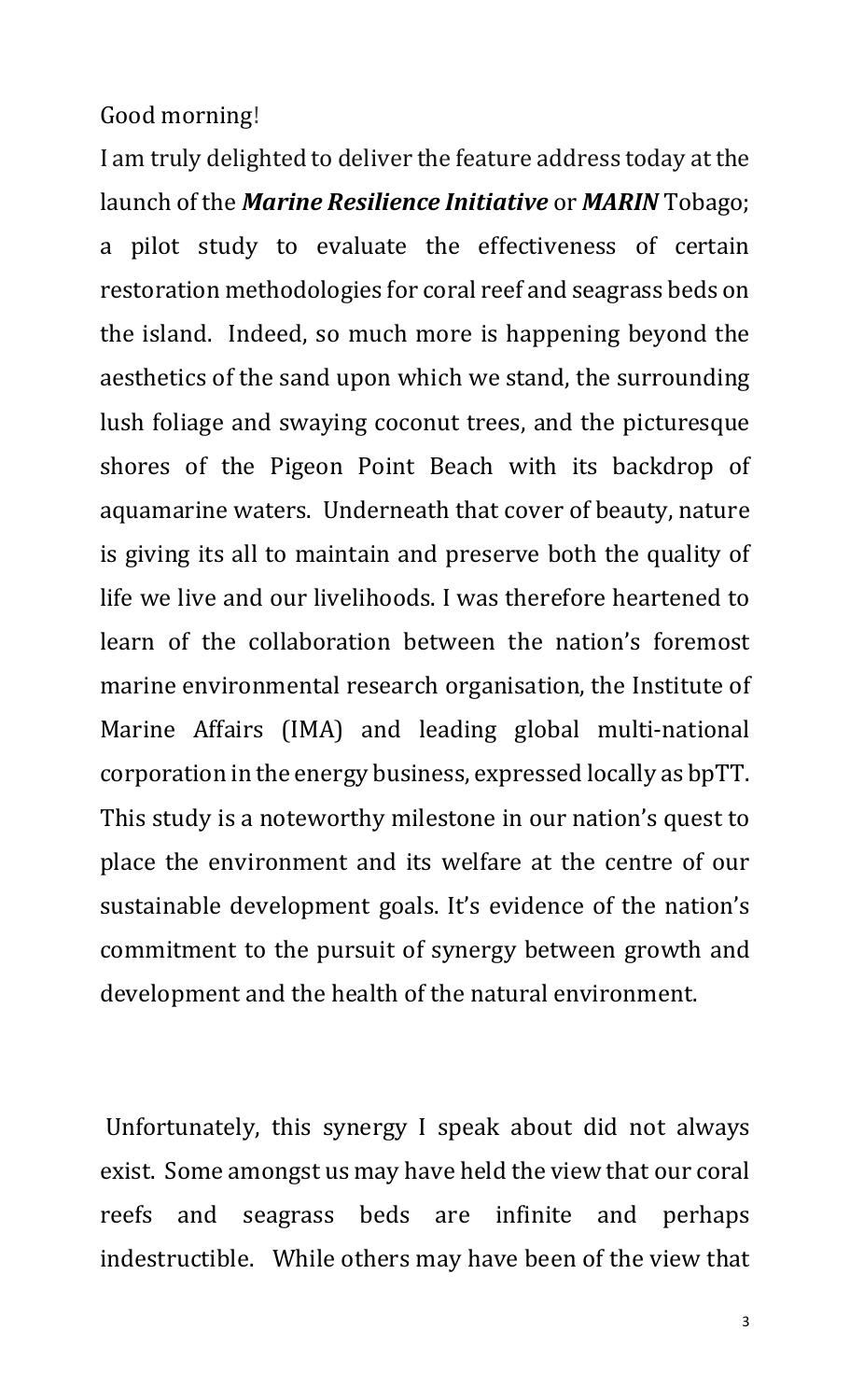growth and wealth generation were perhaps more important than fostering equilibrium between our economic pursuits and our environment. We know better now!

The ocean is also one of the largest carbon sinks helping to remove emissions of greenhouse gases like carbon dioxide, from the atmosphere. Our coastal ecosystems, particularly coral reefs and seagrass beds provide:

-coastal protection by dissipating wave energy especially by storm surges during harsh weather events;

-coastal erosion control; by stablising the sediments at the bottom of the ocean

-food security as these marine ecosystems are habitats and nurseries for commercial species of fish and shellfish; and -livelihood opportunities for many coastal communities, as our coral reef provides the natural infrastructure for our tourism sector and sands for our lovely beaches.

More specifically, a 2008 study by World Resource Institute Coastal Capital – Economic Valuation of Coral Reefs in **Tobago and St. Lucia** estimated that in 2006 at least 40 per cent of visitors to Tobago visited the island because of the reefs, the reefs being the major attraction. The study estimated that back then Tobago would have earned as much as USD43.5 million from direct visitor spending related to accommodation, reef recreation and other miscellaneous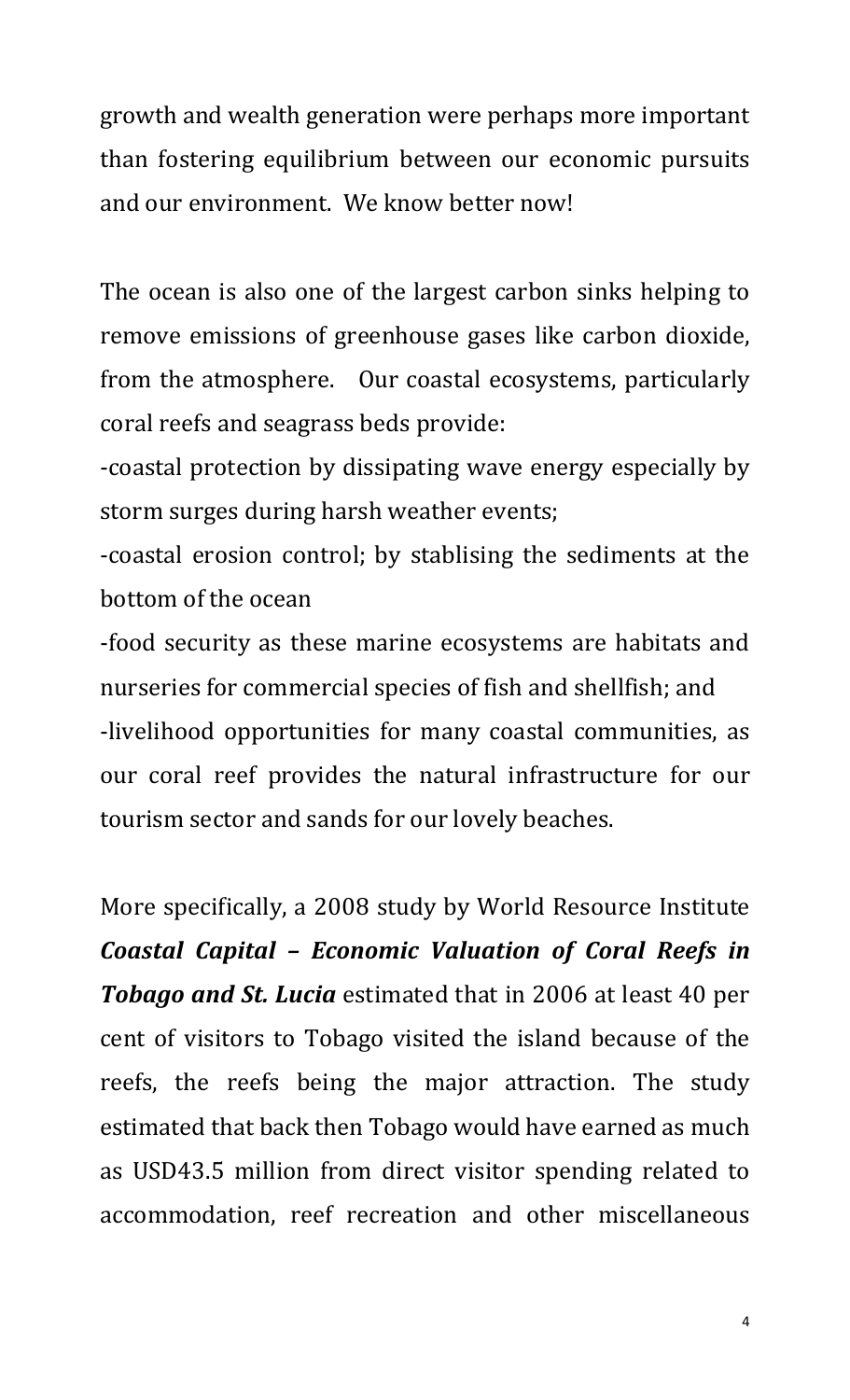expenses. While these figures are dated, it paints picture of value, both potential and realized.

Globally, studies show that these marine ecosystems are stressed and that they have been and are being degraded. Tobago is by no means, exempt. IMA research, as you have heard from the researchers earlier, have charted the progress and health of marine ecosystems in Tobago since the 1980s. A combination of climate change and human impacts, more so human, have had a debilitating impact of our marine and coastal ecosystems. Most notably being the loss of up to 50 percent hard coral cover as a result of a global bleaching event in 2010.

IMA scientists also inform that pollution from land-based sources have impacted our seagrass beds in Trinidad and Tobago. These ecosystems provide us with too many services to allow the degradation to go unaddressed. Our fisher-folk, tour operators, small traders depend on these marine ecosystems to remain at its optimum in order for their ocean-based business to grow and prosper. The importance of this assessment, therefore, cannot be over emphasised.

Further, a 2018 report published by the Intergovernmental Panel on Climate Change, that a projected 1.5-degree Celsius rise in global temperature will be 'catastrophic' for coral reefs while an increase by 2 degrees' Celsius can lead to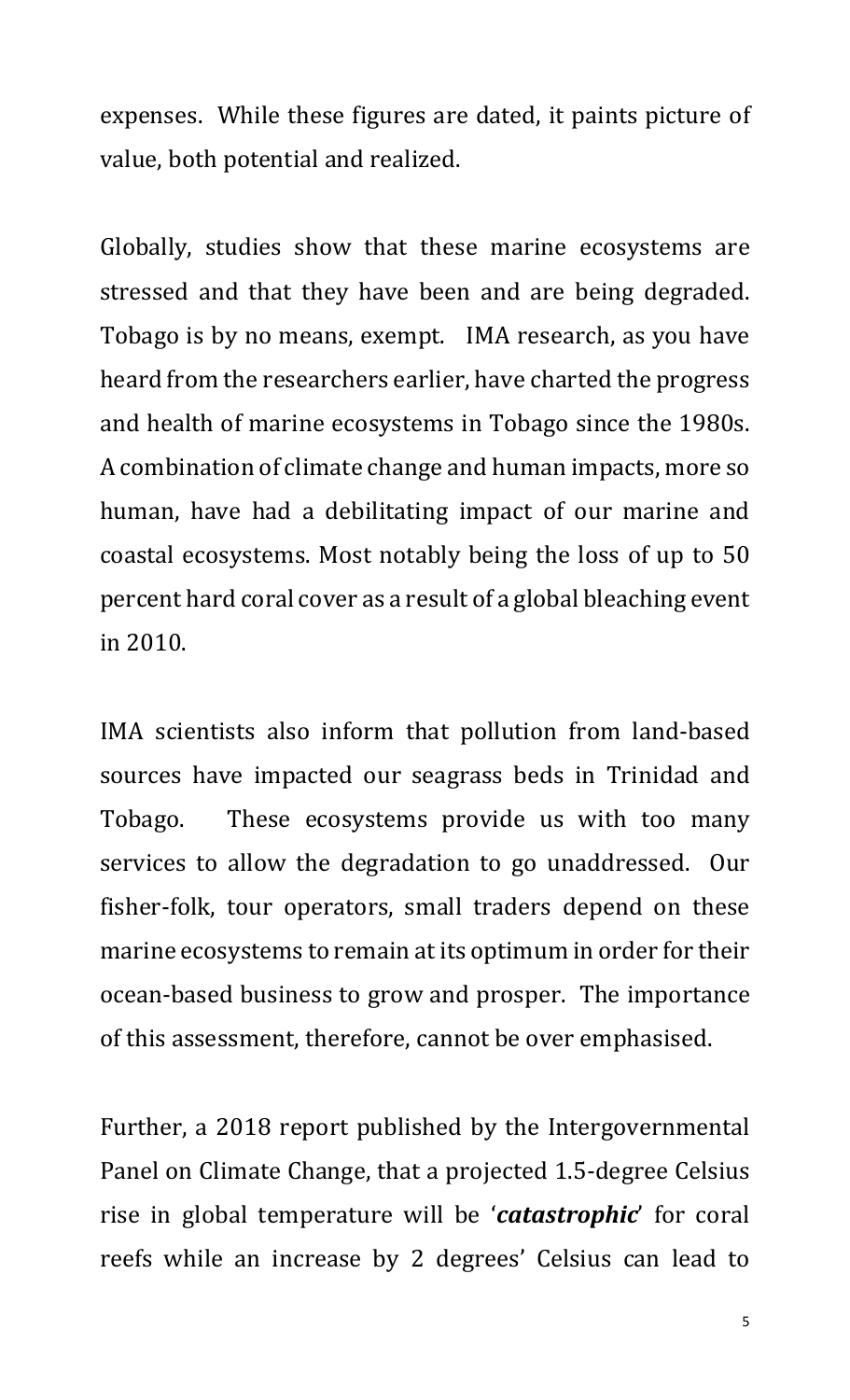mortality of coral reef colonies. It is therefore critical to give our coral reefs and seagrass beds a chance to build resilience to climate change and other naturally occurring stressors; and restoration efforts afford them that fighting chance.

The UN Decade- Ocean Science for Sustainable Development 2021-2030, with its thrust towards using the science we have to get the ocean we want, is apt. Decade action focuses on bringing together science, management initiatives, and civil society for the purpose of promoting ocean health and sustainability. Scientific understanding of the ocean's responses to pressures and management action is now understood as fundamental to sustainable development. Observations and research on our oceans are also essential to predicting the consequences of change to the ocean's physical and chemical make-up and to designing strategies to aid and guide mitigation and adaptation. By changing humanity's relationship to, and perception of the ocean; it is hoped that systems that facilitate community resilience to some of the hazards of the ocean, economic growth and ocean health would all be at the centre of ocean management and governance going forward.

The restoration procedures as adeptly described by Wetlands Ecologist Dr. Rahanna Juman and Coral Reefs' Ecologist, Dr. Anjani Ganase only moments ago, offer hope for the future

6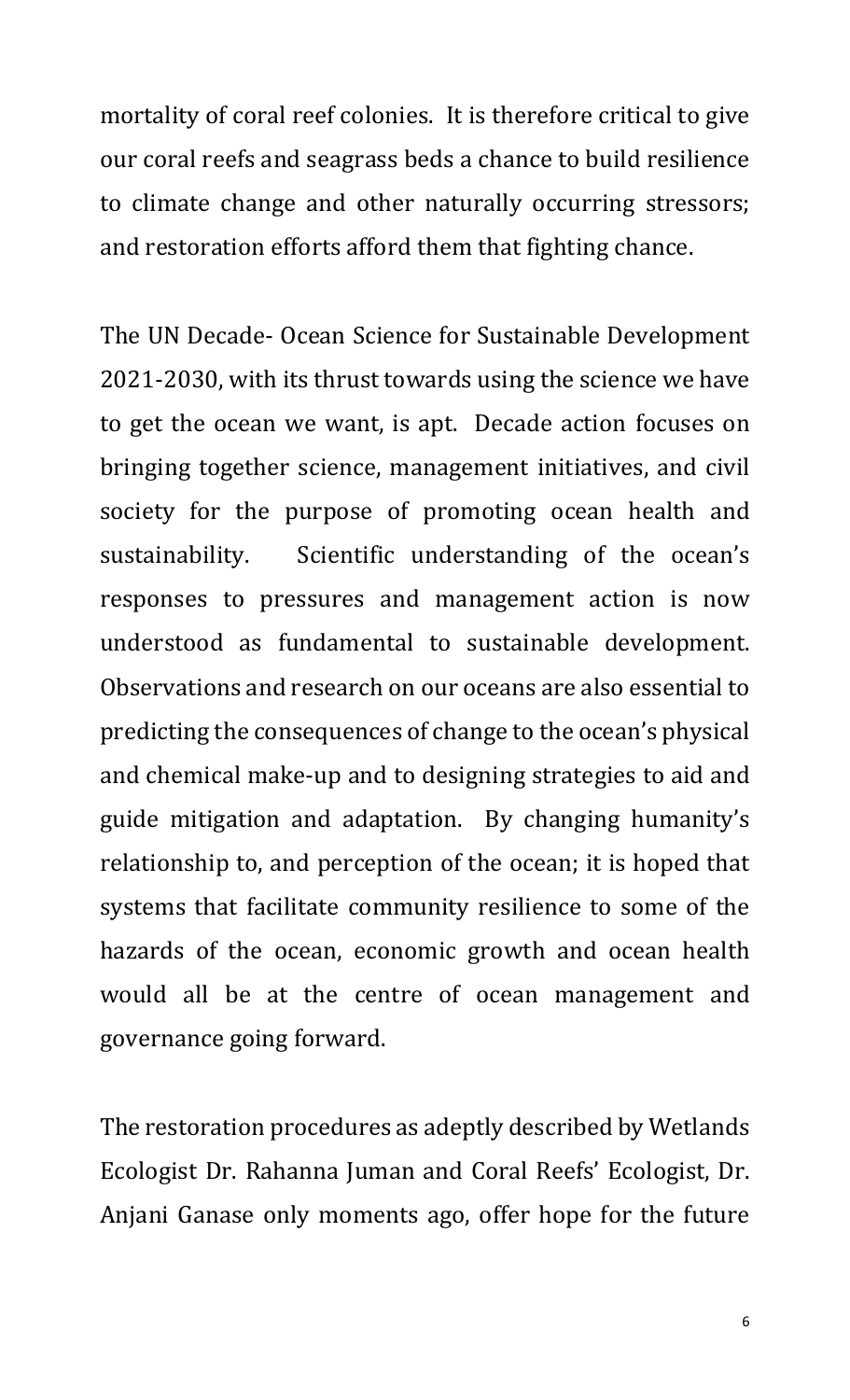conditions of our marine eco-systems, if all goes well in this pilot project.

At a time, when globally, many ocean-based economies are quantifying the value of their blue assets, building systems to harness its potential for the benefit of people, we in Trinidad and Tobago are well aware of the worth of our ocean and marine space. Our Exclusive Economic Zone is fifteen times larger than our land area, and it is home to our mainstay of our economy.

For well over a century, Trinidad and Tobago has lifted petroleum deposits found firstly on land and more recently in the deep and shallow horizons surrounding our terrestrial borders. And our export of the country's hydrocarbon deposits account for some 40 percent of total exports. As a price taker, every shock on the global market, redounds in declining national revenues with consequences for our quality of life across the board, and while we make the shift to renewable and greener sources of energy in our matrix; the waters around us continue to hold new and emerging opportunities: marine genetic resources harvested from the millions of organisms that make their home among the reefs hold potential for the development of pharmaceuticals, personal care products and more. Admittedly, we are sometime away from exploring such options; but maintaining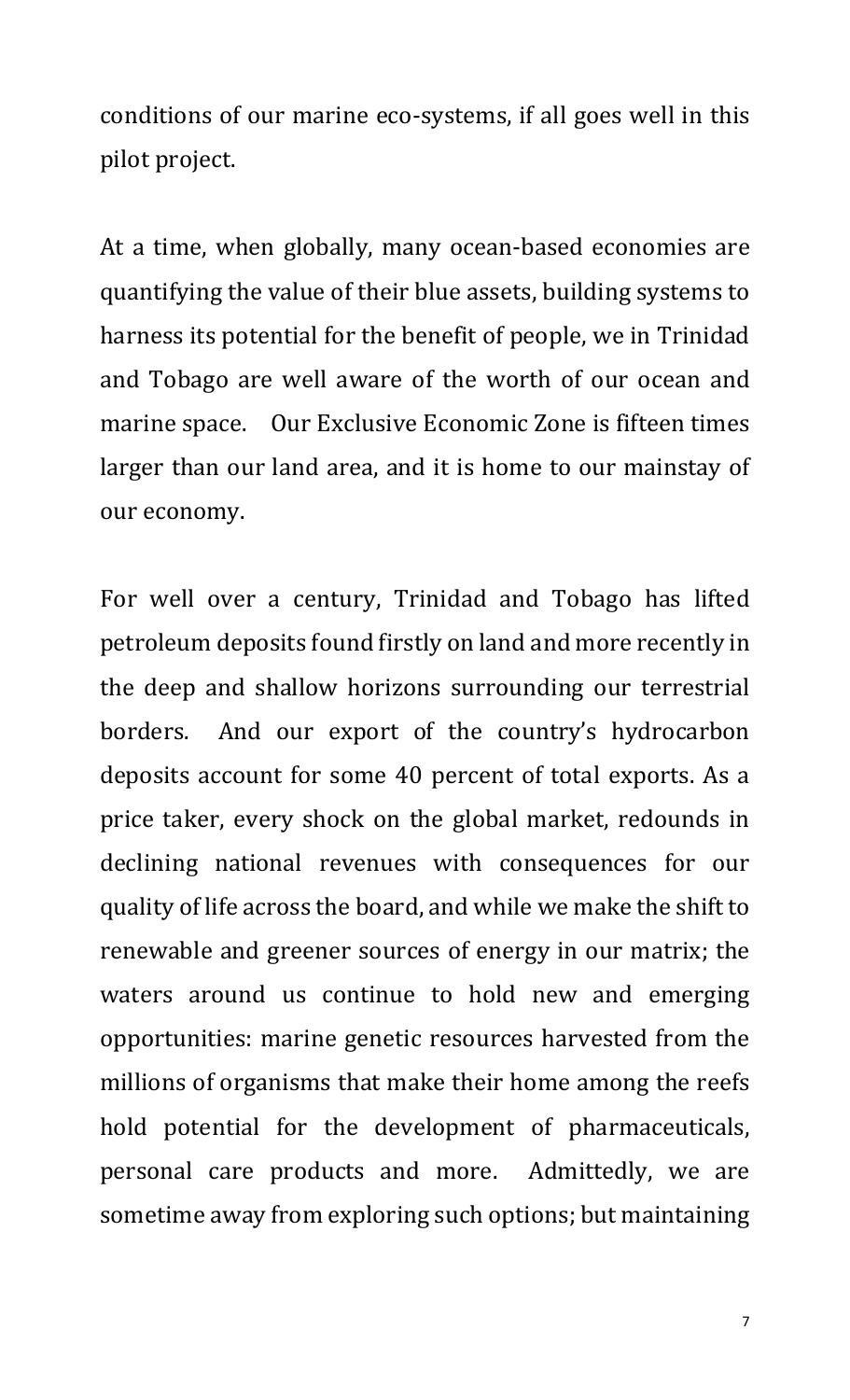a healthy marine environment ensures the building block of new initiatives are conserved and preserved.

Ladies and Gentlemen, it is against this perspective that we acknowledge the significance of our marine ecosystems and coastal resources, which are crucial for food security, economic growth, and human health. It is for this reason that the Ministry of Planning and Development, envisioned the environment, inclusive of our marine and coastal areas as one of the pillars we can leverage synergistically for growth and economic development even as we conserve and treasure its ecosystem benefits.

The National Development Strategy- Vision 2030 as it is more commonly known; therefore, placed the ENVIRONMENT at the centre of our social and economic development. Theme 5, 'Placing the Environment at the Centre of Economic and Social Development' is aligned to the United Nations (UN) Sustainable Development Goals (SDGs) among which is Goal 14– Life Below Water, which addresses management and the sustainable use of our oceans and marine resources. Theme Five underscores our commitment to formulate interventions and policies and put the necessary decelerate and reverse decline in our natural environment including our marine and coastal areas.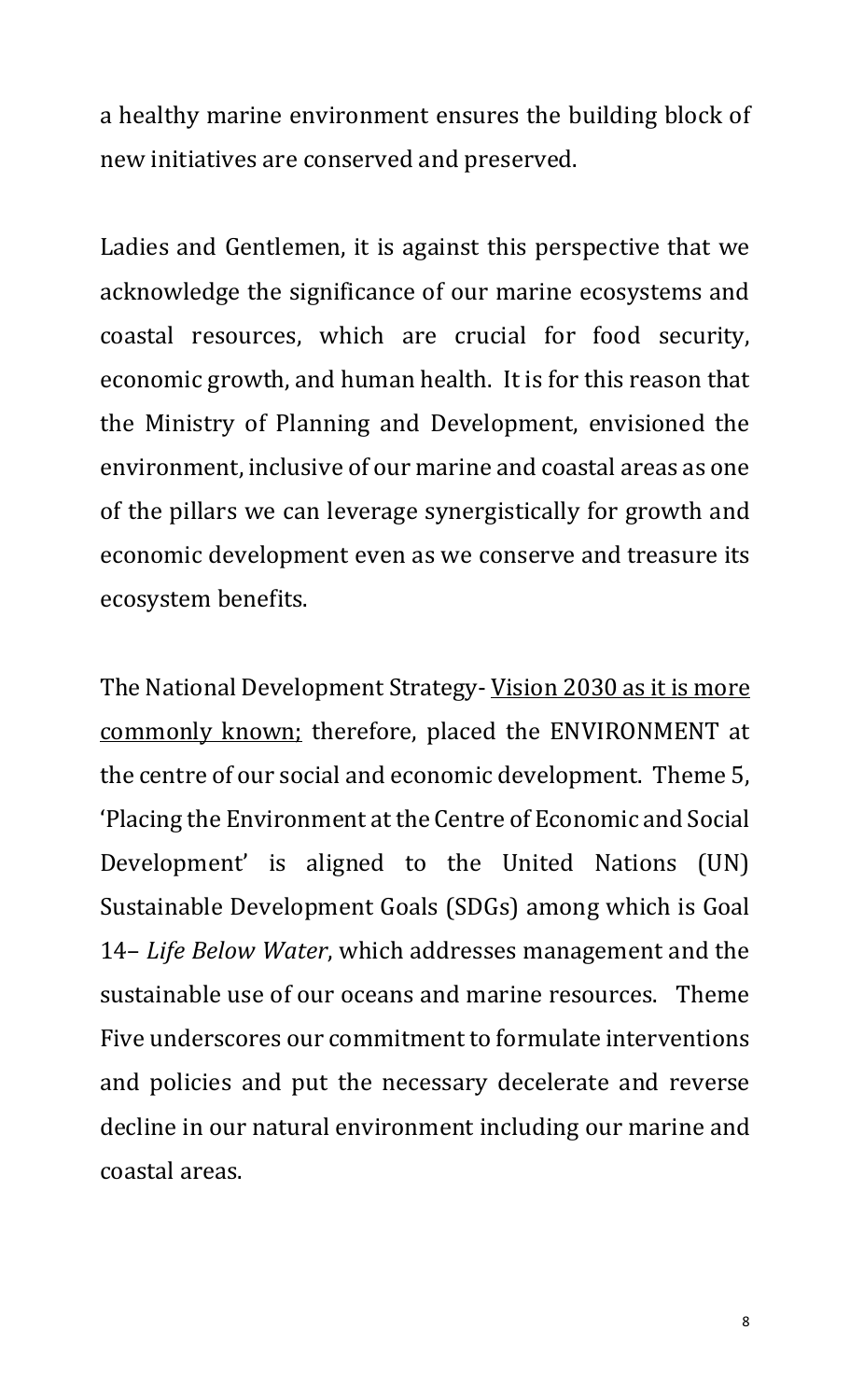We continue to work with our key bodies, like the IMA, to establish and strengthen policy and regulation on the sustainable management and use of marine environmental resources. Here are some polices already in place:

- The National Wetlands Policy, which addresses the sustainable management of essential wetlands comprising mangrove forests, seagrass beds, coral reefs and marshlands and acknowledge how these resources contribute to our national Gross Domestic Product (GDP); and
- The National Environment Policy which provides guidelines for developing strategic plans and programmes to achieve sustainable development and serves as benchmark to evaluate performance of all stakeholder groups.

An Integrated Coastal Zone Management (ICZM) Policy Framework has also been developed for the consideration for the Cabinet. Globally, ICZM has been acknowledged as the best approach to achieve balance between development and conservation goals by managing human activities within the coastal zone. ICZM also addresses conflicts amongst different resource stakeholders and users. It is a continuous and dynamic process that addresses all three dimensions of sustainability – socio-cultural, economic and environmental. Adaptation strategies and management initiatives to reduce climate change impacts and address the vulnerability of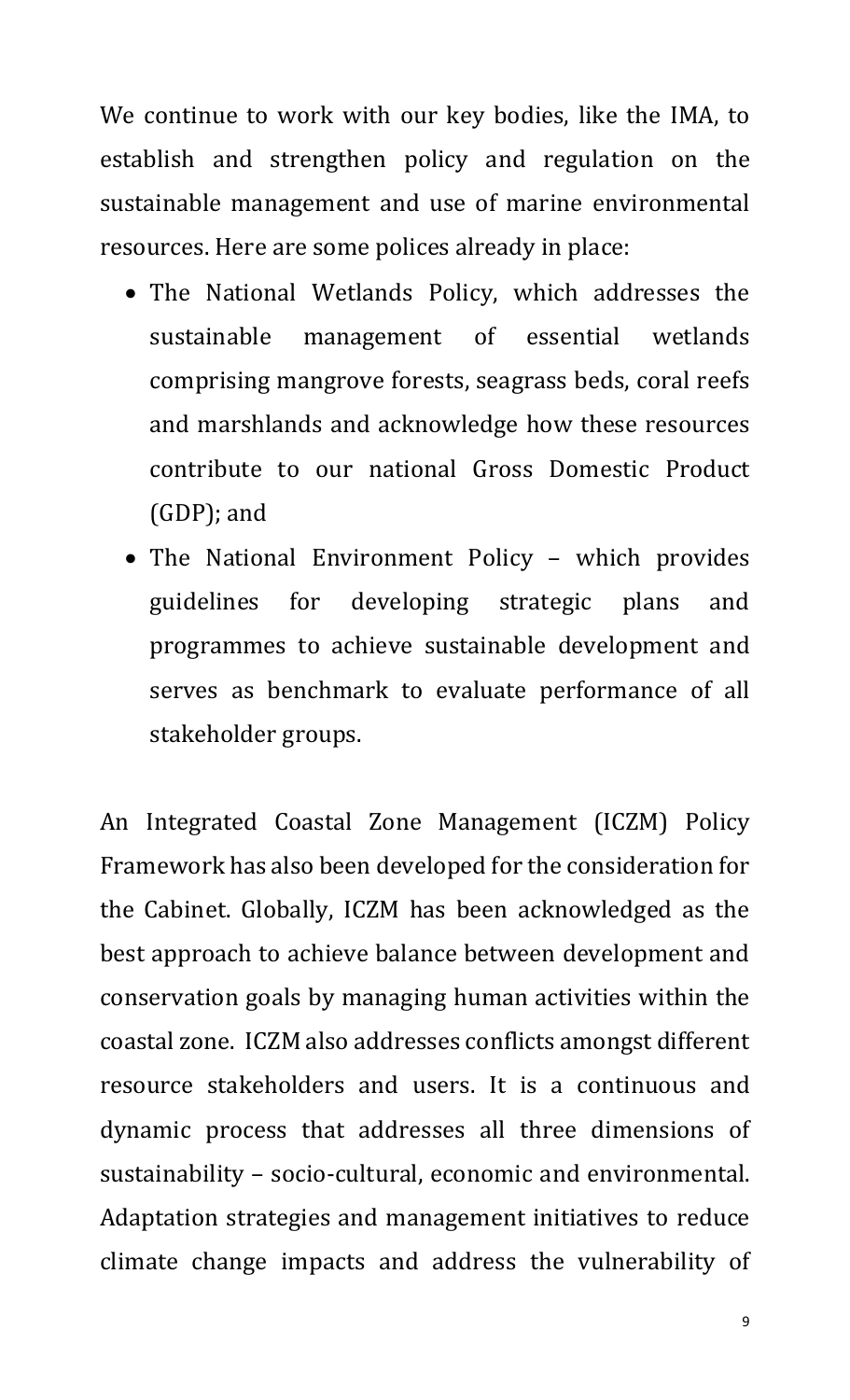coastal communities to coastal hazards, also form part of an ICZM strategy. The overall goal is the improvement in quality of life for citizens who depend on coastal resources by promoting economic development and sustainable livelihoods while maintaining the services provided by coastal ecosystems. The IMA is leading research initiatives in this area and is the deputy chair of an inter-ministerial team developing strategy and policy initiatives in this area.

Ladies and Gentlemen, plans and policies aside, they are not enough to secure environmental protection or to restore degraded natural resources. We must take the plan from the pages of a policy document and put them into action. This is where organisations like the Institute of Marine Affairs and the Environmental Management Authority are most valued. The IMA through is its research and monitoring initiatives provide data and information necessary to develop policy positions, and shares that through its public education and awareness campaigns. In other words, true to the UN Decade of Ocean Science for Sustainable Development, they deliver 'the science we need' in order to transform the 'ocean we have' into 'the ocean we want'. The UN postulates that "a transparent and accessible ocean made possible by applied knowledge derived from trustworthy data".

There is much to be done and Chief Secretary you have the continued support of the Ministry of Planning and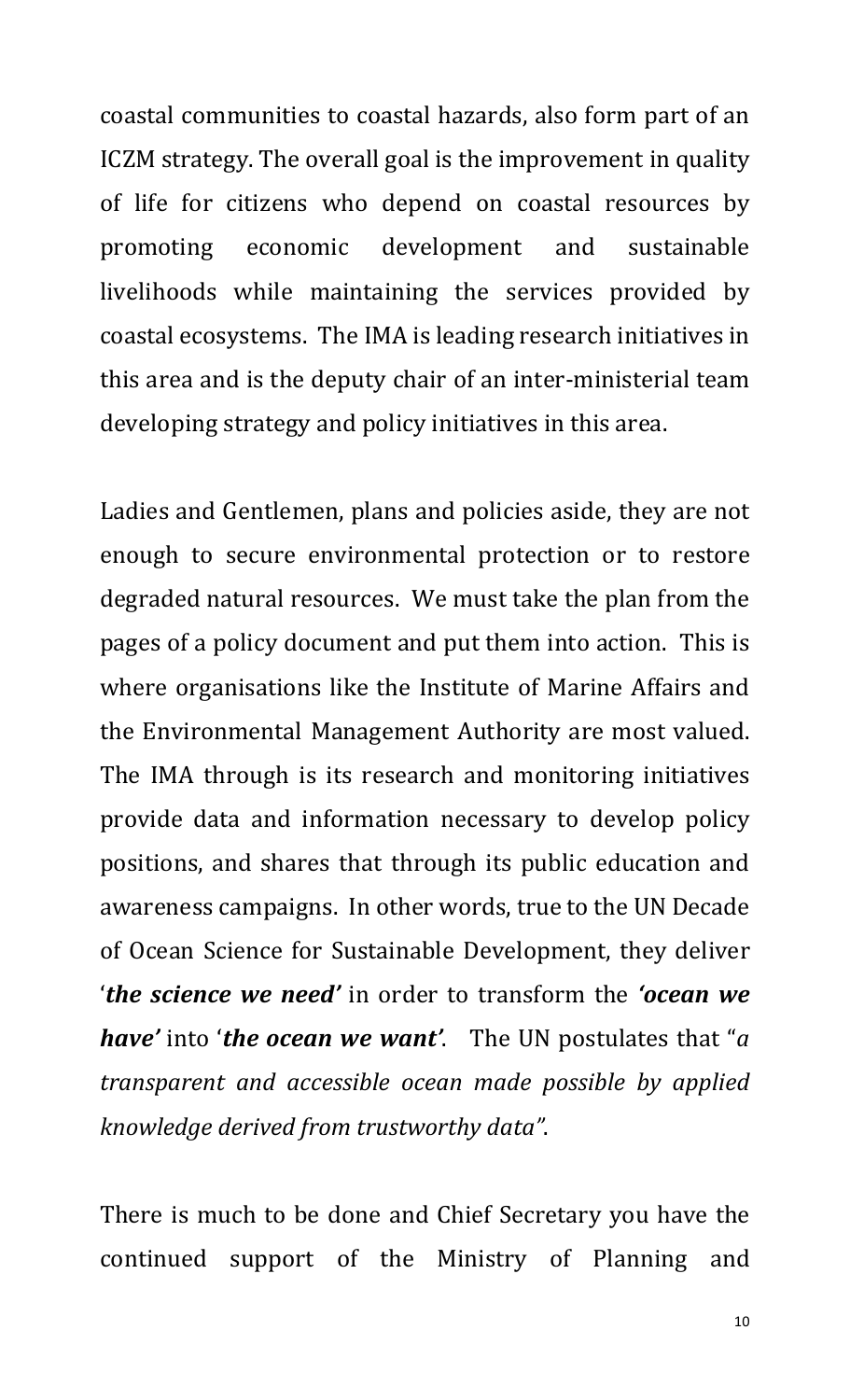Development and all the agencies under its purview, working in collaboration with you, to preserve and conserve this island's natural resources. We must continue to collaborate to achieve the UN's sustainable development goals and withstand the ravages of climate change and its impacts. The Tobago House of Assembly in 2020 creditably secured the prestigious designation given to North-East Tobago- UNESCO Man and the Biosphere Reserve, joining a global network of 714 Biosphere Reserves. The UNESCO Man and Biosphere Programme promotes a sustainable link between people and nature employing nature-based solutions in pursuit of sustainable development.

In 2019, Cabinet accepted a National Protected Areas Systems Plan, which proposed the establishment of approximately 20,000km square footage, increasing the number of marine and terrestrial protected areas in Trinidad and Tobago. The Government also proposed the pilot North-East Tobago Marine Protected Area – MPA, which covers an approximate 59,280 hectares, extending along the entire coastal strip from Roxborough to the North-east coast. The proposed MPA will encompass several coral reef colonies, such as those found off the Little Tobago Island, Goat Island inclusive of the Sisters and Brothers Rocks. The marine protected areas will help to protect important nursery habitats and marine life restoring the integrity of the oceans and averting further decline.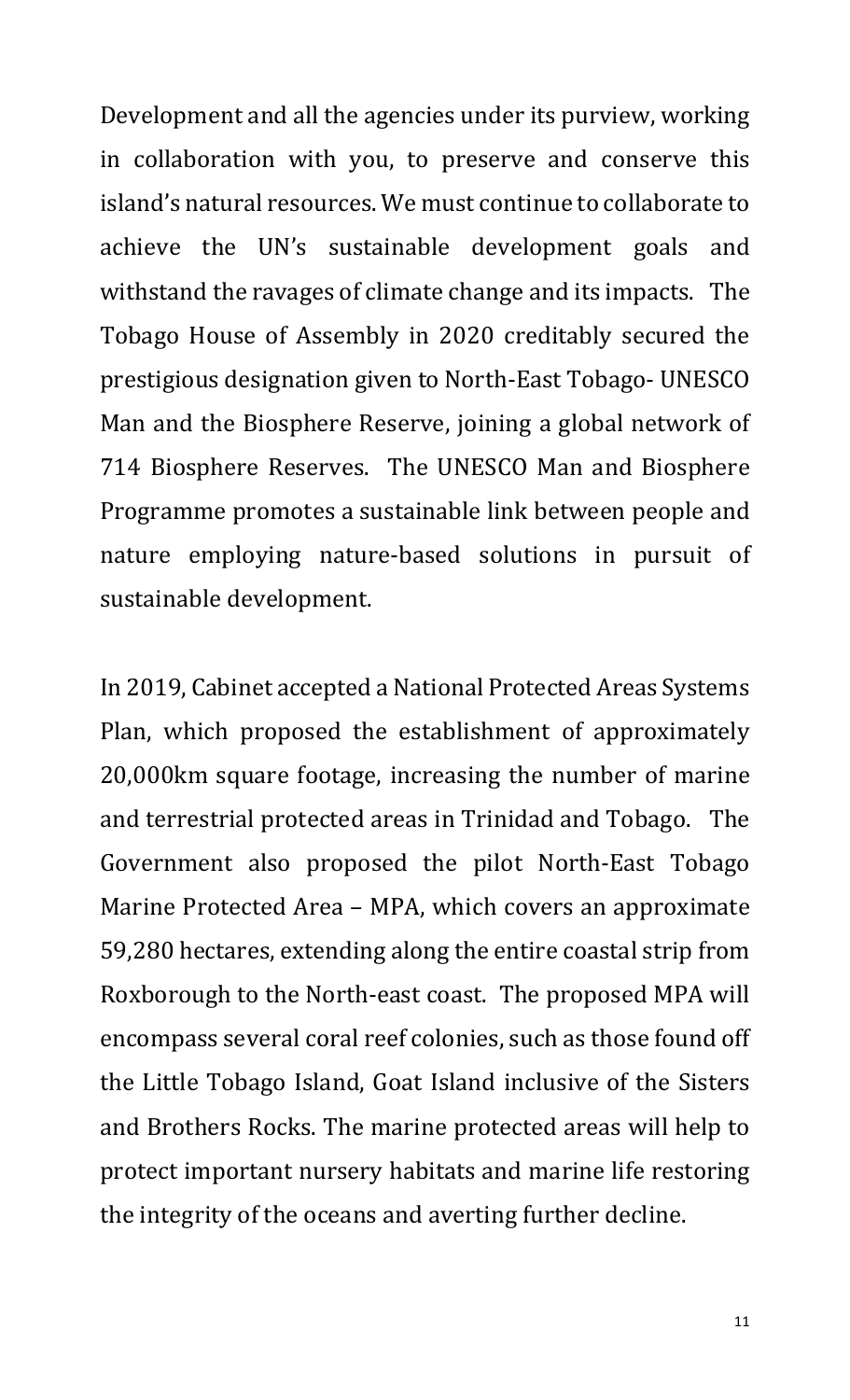Indeed, strategic partnerships are necessary if we are to make the strides of which we dream. Partnerships between government and the private sector, such as the bpTT and the IMA ensures resources back the research and management initiatives needed to conserve our environment. Privatepublic-partnerships like this one, ensures our best and brightest scientific minds are engaged in addressing the some of our nation's most taxing issues.

BpTT, I laud and commend your commitment to this country and our sustainable development. Your support highlights your continuing commitment to put our nation on a safer, more sustainable, and equitable pathway. Far beyond the research aspects, your support will also uplift and improve the lives of our coastal communities and stakeholders who benefit from the livelihood opportunities presented by our marine ecosystems. I am certain that your partnership will serve to accelerate national progress towards realising sustainable development goals. BpTT, I thank you.

To the IMA, thank you for stepping outside of the box and exploring grant funding and collaborative opportunities for the benefit our nation.

I re-affirm the Ministry's commitment to actively support, foster and advance dialogue and action that will enable the delivery of our development goals within the shortest time